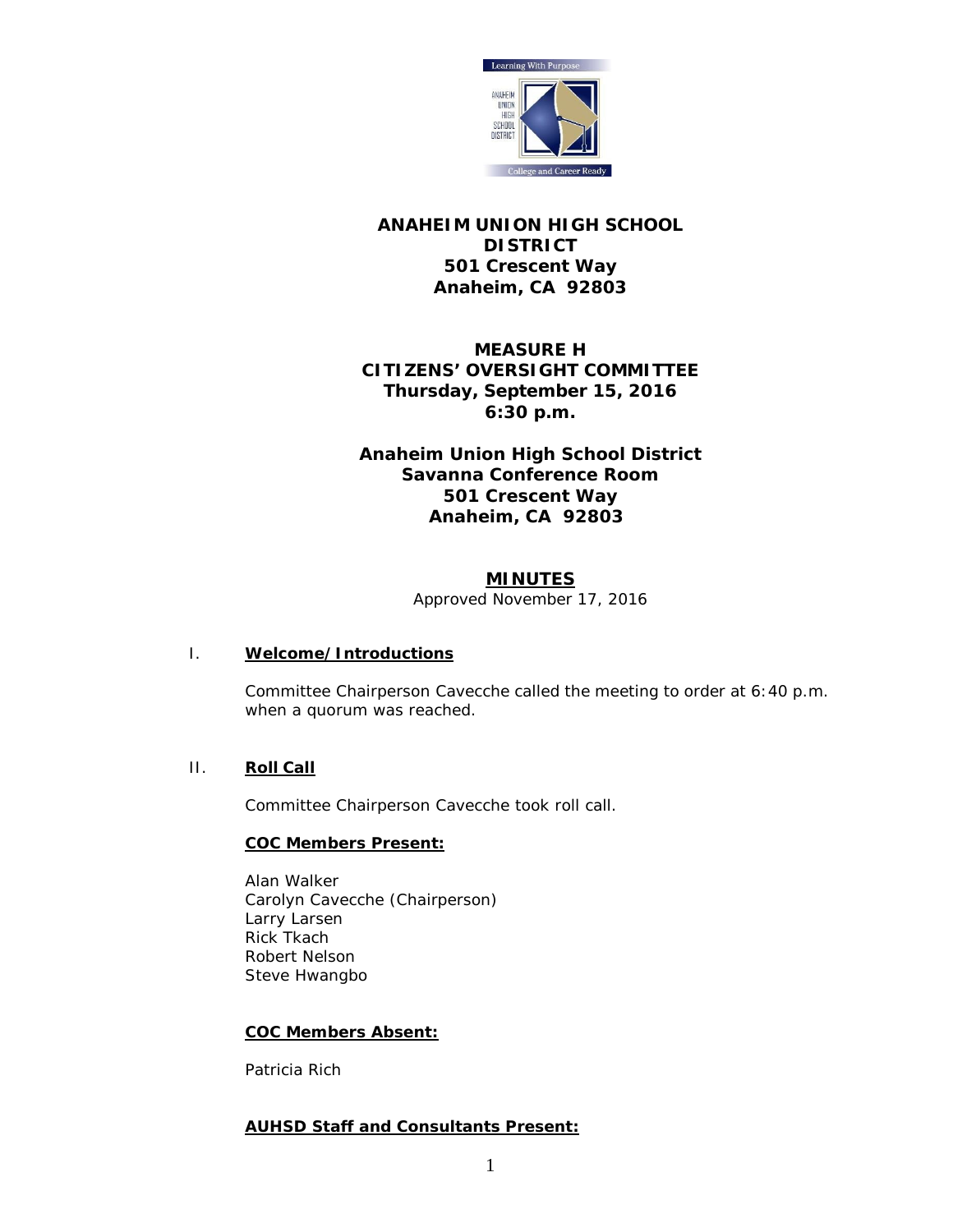Bruce Saltz

Patricia Neely Richard Brand Rochelle Atwood

## III. **Adoption of Agenda and Approval of Minutes**

Committee member Steve Hwangbo made a motion that was seconded by member Robert Nelson to:

- Adopt the agenda of the September 15, 2016 COC meeting.
- Approve the minutes of the August 18, 2016 COC meeting with a change to reflect that former COC member, Mr. Jesse Cervantes, resigned from the COC on August 8, 2016.

All committee members agreed and the agenda was adopted and the minutes were approved.

### IV. **Public Comment**

There were no public comments.

#### V. **Staff Update on Measure H Program**

Measure H program updates and financial/expenditure reports were not presented at this meeting.

#### VI. **Discussion/Information Items**

COC Annual Report (July 2015 – August 2016)

The committee reviewed the draft report that was prepared by staff for this meeting. The committee offered comments, requested that revisions be made to the report and agreed to present the Annual Report to the Board of Trustees at the Board meeting of October 13, 2016.

The committee requested that the three initial COC members that were Board appointed in 2014, be reappointed for an additional two-year term. The reappointment will be placed on the Board agenda of the upcoming October 13, 2016 Board meeting.

#### VII. **Review Future Meeting Dates**

The committee agreed to meet again on November 17, 2016 at 6:30 p.m. at the District Office.

#### VIII. **Items for Upcoming Meetings**

None at this time.

## IX. **Adjournment**